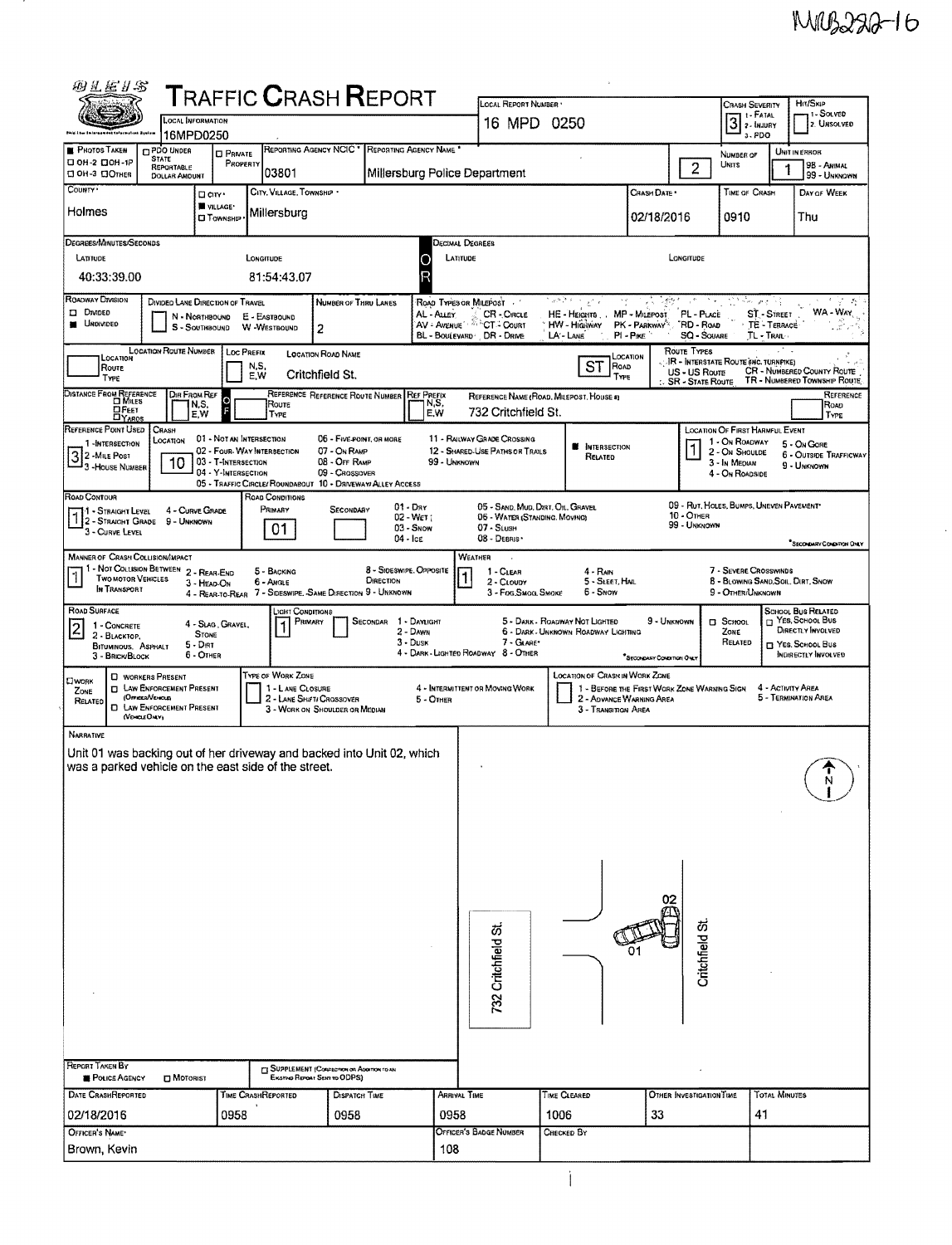|                                                                                                                                                                                                                                                                                                                                                                                                                      | UNIT                                                                                    |                                                                                |                                                                                  |                                                                                                                         |                                  |                                                                                                    |                                                                                                                                                          |                                                 |                                               |                                                                                          |                                |                                                        |                     |  |
|----------------------------------------------------------------------------------------------------------------------------------------------------------------------------------------------------------------------------------------------------------------------------------------------------------------------------------------------------------------------------------------------------------------------|-----------------------------------------------------------------------------------------|--------------------------------------------------------------------------------|----------------------------------------------------------------------------------|-------------------------------------------------------------------------------------------------------------------------|----------------------------------|----------------------------------------------------------------------------------------------------|----------------------------------------------------------------------------------------------------------------------------------------------------------|-------------------------------------------------|-----------------------------------------------|------------------------------------------------------------------------------------------|--------------------------------|--------------------------------------------------------|---------------------|--|
|                                                                                                                                                                                                                                                                                                                                                                                                                      |                                                                                         |                                                                                |                                                                                  | <b>LOCAL REPORT NUMBER</b><br>16 MPD 0250                                                                               |                                  |                                                                                                    |                                                                                                                                                          |                                                 |                                               |                                                                                          |                                |                                                        |                     |  |
| <b>UNIT NUMBER</b>                                                                                                                                                                                                                                                                                                                                                                                                   | OWNER NAME: LAST, FIRST, MIDDLE ( C SAME AS DRIVER )                                    |                                                                                |                                                                                  |                                                                                                                         |                                  |                                                                                                    |                                                                                                                                                          | OWNER PHONE NUMBER                              |                                               |                                                                                          |                                | <b>DAMAGE AREA</b>                                     |                     |  |
|                                                                                                                                                                                                                                                                                                                                                                                                                      | Rowland, Candy, A.                                                                      |                                                                                |                                                                                  |                                                                                                                         |                                  |                                                                                                    |                                                                                                                                                          |                                                 |                                               | <b>DAMAGE SCALE</b>                                                                      |                                | FRONT                                                  |                     |  |
| OWNER ADDRESS: CITY, STATE, ZIP                                                                                                                                                                                                                                                                                                                                                                                      |                                                                                         | <b>CISAME AS DRIVER</b> )                                                      |                                                                                  |                                                                                                                         |                                  |                                                                                                    |                                                                                                                                                          | 330-473-5435                                    |                                               | 2                                                                                        |                                | п                                                      |                     |  |
|                                                                                                                                                                                                                                                                                                                                                                                                                      | 732 Critchfield St., Millersburg, OH, 44654                                             |                                                                                |                                                                                  |                                                                                                                         |                                  |                                                                                                    |                                                                                                                                                          |                                                 |                                               | 1 - None                                                                                 |                                | □                                                      |                     |  |
| LP STATE LICENSE PLATE NUMBER                                                                                                                                                                                                                                                                                                                                                                                        |                                                                                         |                                                                                |                                                                                  | <b>VEHICLE IDENTIFICATION NUMBER</b>                                                                                    |                                  |                                                                                                    |                                                                                                                                                          |                                                 | # Occupants                                   | 2 - MINOR                                                                                |                                |                                                        |                     |  |
| OН<br><b>FSR5592</b>                                                                                                                                                                                                                                                                                                                                                                                                 |                                                                                         |                                                                                | 2HKRL18692H571845                                                                |                                                                                                                         |                                  |                                                                                                    |                                                                                                                                                          |                                                 | 1.                                            | 3 - FUNCTIONAL                                                                           |                                | о<br>д                                                 |                     |  |
| VEHICLE YEAR                                                                                                                                                                                                                                                                                                                                                                                                         | <b>VEHICLE MAKE</b>                                                                     |                                                                                |                                                                                  | VEHICLE MODEL                                                                                                           |                                  |                                                                                                    |                                                                                                                                                          | VEHICLE COLOR                                   |                                               | 4 - DISABLING                                                                            |                                |                                                        |                     |  |
| 2002<br>Proof of                                                                                                                                                                                                                                                                                                                                                                                                     | Honda<br><b>INSURANCE COMPANY</b>                                                       |                                                                                |                                                                                  | Odyssey<br>POLICY NUMBER                                                                                                |                                  | <b>Towed By</b>                                                                                    | SIL                                                                                                                                                      |                                                 |                                               |                                                                                          |                                | α                                                      | O                   |  |
| <b>INSURANCE</b><br>SHOWN                                                                                                                                                                                                                                                                                                                                                                                            | Safe Auto                                                                               |                                                                                |                                                                                  | OH013474008                                                                                                             |                                  |                                                                                                    |                                                                                                                                                          |                                                 |                                               | 9 - UNKNOWN                                                                              |                                |                                                        |                     |  |
| <b>CARRIER PHONE</b><br>CARRIER NAME, ADDRESS, CITY, STATE, ZIP                                                                                                                                                                                                                                                                                                                                                      |                                                                                         |                                                                                |                                                                                  |                                                                                                                         |                                  |                                                                                                    |                                                                                                                                                          |                                                 |                                               |                                                                                          |                                |                                                        |                     |  |
| US DOT                                                                                                                                                                                                                                                                                                                                                                                                               | VEHICLE WEIGHT GVWR/GCWR                                                                |                                                                                | Cargo Body Type                                                                  |                                                                                                                         |                                  |                                                                                                    |                                                                                                                                                          |                                                 | TRAFFICWAY DESCRIPTION                        |                                                                                          |                                |                                                        |                     |  |
| HM PLACARD ID NO.                                                                                                                                                                                                                                                                                                                                                                                                    |                                                                                         | 1 - LESS THAN OR EQUAL TO 10K LBS<br>2 - 10,001 To 26,000x Las                 | 01                                                                               | 01 - No CARGO BODY TYPE/NOT APPLICABL 09 - POLE<br>02 - Bus/Van (9-15 Seats, Inc Driver)                                |                                  | 10 - CARGO TANK                                                                                    |                                                                                                                                                          |                                                 | 1 - Two-Way, Not Divided                      |                                                                                          |                                | 2 - Two-Way, Not Divided, Continuous Left Turn Lane    |                     |  |
|                                                                                                                                                                                                                                                                                                                                                                                                                      |                                                                                         | 3 - MORE THAN 26,000K LBS.                                                     |                                                                                  | 03 - Bus (16+ SEATS, INC DRIVER)<br>04 - VEHICLE TOWING ANOTHER VEHICLE<br>05 - Logging                                 |                                  | 11 - FLAT BED<br>12 - Dune<br>13 - CONCRETE MIXER<br>14 - AUTO TRANSPORTER<br>15 - GARBAGE /REFUSE |                                                                                                                                                          |                                                 | 4 - Two-Way, DIVIDED, POSITIVE MEDIAN BARRIER | 3 - Two Way, Divided, Unprotected(Painted or Grass >4Ft.) Media                          |                                |                                                        |                     |  |
| HM CLASS                                                                                                                                                                                                                                                                                                                                                                                                             | HAZARDOUS MATERIAL<br>$\Box$ Related                                                    |                                                                                |                                                                                  | 06 - INTERMODAL CONTAINER CHASIS<br>07 - CARGO VAN/ENCLOSED BOX                                                         |                                  |                                                                                                    |                                                                                                                                                          |                                                 | 5 - ONE-WAY TRAFFICWAY                        |                                                                                          |                                |                                                        |                     |  |
| <b>NUMBER</b>                                                                                                                                                                                                                                                                                                                                                                                                        |                                                                                         |                                                                                |                                                                                  | 08 - GRAIN, CHIPS, GRAVEL                                                                                               |                                  | 99 - OTHER/UNKNOWN                                                                                 |                                                                                                                                                          |                                                 | <b>D</b> Hit / Skip UNIT                      |                                                                                          |                                |                                                        |                     |  |
| NON-MOTORIST LOCATION PRIOR TO IMPACT                                                                                                                                                                                                                                                                                                                                                                                | 01 - INTERSECTION - MARKED CROSSWAL                                                     | TYPE OF USE                                                                    | UNIT TYPE                                                                        |                                                                                                                         |                                  |                                                                                                    |                                                                                                                                                          |                                                 |                                               |                                                                                          |                                |                                                        |                     |  |
| PASSENGER VEHICLES (LESS THAN 9 PASSENGERS MEDIMEANY TRUCKS OR COMBO UNITS > 10K LBS BUSIVAN/LIMO(9 OR MORE INCLUDING DRIVER)<br>05<br>02 - INTERSECTION - NO CROSSWALK<br>01 - Sub - COMPACT<br>13 - SINGLE UNIT TRUCK OR VAN 2AXLE, 6 TIRES 21 - BUS/VAN (9-15 SEATS, INC DAMER)<br>03 - INTERSECTION OTHER<br>02 - COMPACT<br>1 - PERSONAL<br>22 - BUS (16+ SEATS, INC DEMER)<br>14 - SINGLE UNIT TRUCK: 3+ AXLES |                                                                                         |                                                                                |                                                                                  |                                                                                                                         |                                  |                                                                                                    |                                                                                                                                                          |                                                 |                                               |                                                                                          |                                |                                                        |                     |  |
|                                                                                                                                                                                                                                                                                                                                                                                                                      | 04 - MIDBLOCK - MARKED CROSSWALK<br>05 - TRAVEL LANE - OTHER LOCATION                   | 2 - COMMERCIAL                                                                 | OR HIT/SKIP                                                                      | 99 - UNKNOWN 03 - MID SIZE<br>04 - Full Size                                                                            |                                  |                                                                                                    |                                                                                                                                                          | 15 - SINGLE UNIT TRUCK / TRAILER                |                                               | NON-MOTORIST                                                                             |                                |                                                        |                     |  |
| 06 - BICYCLE LANE                                                                                                                                                                                                                                                                                                                                                                                                    | 07 - Shoulder/Roadside                                                                  | 3 - GOVERNMENT                                                                 |                                                                                  | 05 - MINIVAN<br>06 - Sport Utility Vehicle                                                                              |                                  |                                                                                                    | 23 - ANIMAL WITH RIDER<br>16 - TRUCK/TRACTOR (BOBTAIL)<br>24 - ANIMAL WITH BUGGY, WAGON, SURREY<br>17 - TRACTOR/SEMI-TRAILER<br>25 - BICYCLE/PEDACYCLIST |                                                 |                                               |                                                                                          |                                |                                                        |                     |  |
| 08 - SIDEWALK                                                                                                                                                                                                                                                                                                                                                                                                        | 09 - MEDIAN/CROSSING ISLAND                                                             | <b>IN EMERGENCY</b>                                                            | 18 - TRACTOR/DOUBLE<br>07 - PICKUP<br>19 - TRACTOR/TRIPLES<br>$08 - V_{AN}$      |                                                                                                                         |                                  |                                                                                                    |                                                                                                                                                          |                                                 | 20 - OTHER MED/HEAVY VEHICLE                  |                                                                                          |                                | 26 - PEDESTRIAN/SKATER<br>27 - OTHER NON-MOTORIST      |                     |  |
|                                                                                                                                                                                                                                                                                                                                                                                                                      | 10 - DRIVE WAY ACCESS<br>11 - SHARED-USE PATH OR TRAIL                                  | RESPONSE                                                                       | 09 - MOTORCYCLE<br>10 - MOTORIZED BICYCLE                                        |                                                                                                                         |                                  |                                                                                                    |                                                                                                                                                          |                                                 |                                               |                                                                                          |                                |                                                        |                     |  |
| 12 - NON-TRAFFICWAY AREA<br>HAS HM PLACARD<br>11 - Snowmobile/ATV<br>99 - OTHER/UNKNOWN<br>12 - OTHER PASSENGER VEHICLE                                                                                                                                                                                                                                                                                              |                                                                                         |                                                                                |                                                                                  |                                                                                                                         |                                  |                                                                                                    |                                                                                                                                                          |                                                 |                                               |                                                                                          |                                |                                                        |                     |  |
| SPECIAL FUNCTION01 - NONE<br>09 - AMBULANCE<br>02 - Taxi<br>$10 -$ FIRE                                                                                                                                                                                                                                                                                                                                              |                                                                                         |                                                                                |                                                                                  | 17 - FARM VEHICLE<br>MOST DAMAGED AREA<br>18 - FARM EQUIPMENT<br>01 - NONE                                              |                                  |                                                                                                    |                                                                                                                                                          |                                                 | 08 - LEFT SIDE                                |                                                                                          | 99 - UNKNOWN                   | ACTION                                                 | 1 - Non-Contact     |  |
| 01                                                                                                                                                                                                                                                                                                                                                                                                                   | 03 - RENTAL TRUCK (OVER 10K LBS)<br>04 - Bus - SCHOOL (PUBLIC OR PRIVATE) 12 - MILITARY | 11 - HIGHWAY/MAINTENANCE                                                       | 06<br>19 - Мотовноме<br>20 - GOLF CART                                           |                                                                                                                         |                                  |                                                                                                    | 02 - CENTER FRONT<br>09 - LEFT FRONT<br>03 - Right Front<br>10 - TOP AND WINDOWS                                                                         |                                                 |                                               |                                                                                          |                                | 3 2 - Non-Contact<br>2 - Non-Collision<br>3 - STRIKING |                     |  |
|                                                                                                                                                                                                                                                                                                                                                                                                                      | 05 - Bus - Transit<br>06 - Bus. CHARTER                                                 | 13 - Pouce<br>14 - Public Utility                                              | 21 - TRAIN<br>MPACT ARE 04 - RIGHT SIDE<br>22 - OTHER (EXPLANIN NARRATIVE)<br>06 |                                                                                                                         |                                  | 05 - RIGHT REAR                                                                                    |                                                                                                                                                          |                                                 | 11 - UNDERCARRIAGE<br>12 - LOAD/TRAILER       |                                                                                          |                                | 4 - STRUCK                                             | 5 - STRIKING/STRUCK |  |
|                                                                                                                                                                                                                                                                                                                                                                                                                      | 07 - Bus - SHUTTLE<br>08 - Bus - OTHER                                                  | 15 - OTHER GOVERNMENT<br>16 - CONSTRUCTION EQIP.                               | 06 - REAR CENTER<br>13 - TOTAL (ALL AREAS)<br>07 - LEFT REAR<br>14 - OTHER       |                                                                                                                         |                                  |                                                                                                    |                                                                                                                                                          |                                                 |                                               |                                                                                          | 9 - UNKNOWN                    |                                                        |                     |  |
| PRE- CRASH ACTIONS                                                                                                                                                                                                                                                                                                                                                                                                   | MOTORIST                                                                                |                                                                                |                                                                                  |                                                                                                                         |                                  |                                                                                                    |                                                                                                                                                          |                                                 |                                               |                                                                                          |                                |                                                        |                     |  |
| 02                                                                                                                                                                                                                                                                                                                                                                                                                   | 01 - STRAIGHT AHEAD                                                                     | 07 - MAKING U-TURN                                                             |                                                                                  | 13 - NEGOTIATING A CURVE                                                                                                |                                  | NON-MOTORIST                                                                                       |                                                                                                                                                          |                                                 | 15 - ENTERING OR CROSSING SPECIFIED LOCATIO   |                                                                                          |                                | 21 - OTHER NON-MOTORIST ACTION                         |                     |  |
| 99 - UNKNOWN                                                                                                                                                                                                                                                                                                                                                                                                         | 02 - BACKING<br>03 - CHANGING LANES                                                     | 08 - ENTERING TRAFFIC LANE<br>09 - LEAVING TRAFFIC LANE                        |                                                                                  | 14 - OTHER MOTORIST ACTIO                                                                                               |                                  | 17 - WORKING                                                                                       |                                                                                                                                                          | 16 - WALKING RUNNING, JOGGING, PLAYING, CYCLING |                                               |                                                                                          |                                |                                                        |                     |  |
|                                                                                                                                                                                                                                                                                                                                                                                                                      | 04 - OVERTAKING/PASSING<br>05 - MAKING RIGHT TURN<br>06 - MAKING LEFT TURN              | 10 - PARKED<br>11 - SLOWING OR STOPPED IN TRAFFIC                              |                                                                                  |                                                                                                                         |                                  |                                                                                                    | 18 - PUSHINO VEHICLE<br>20 - STANDING                                                                                                                    |                                                 | 19 - APPROACHING OR LEAVING VEHICLE           |                                                                                          |                                |                                                        |                     |  |
| <b>CONTRIBUTING CIRCUMSTANCE</b>                                                                                                                                                                                                                                                                                                                                                                                     |                                                                                         | 12 - DRIVERLESS                                                                |                                                                                  |                                                                                                                         |                                  |                                                                                                    |                                                                                                                                                          |                                                 |                                               | <b>VEHICLE DEFECTS</b>                                                                   |                                |                                                        |                     |  |
| PRIMARY                                                                                                                                                                                                                                                                                                                                                                                                              | MOTORIST<br>01 - None                                                                   |                                                                                | 11 - IMPROPER BACKING                                                            |                                                                                                                         | NON-MOTORIST                     | <b>22 - NONE</b>                                                                                   |                                                                                                                                                          |                                                 |                                               |                                                                                          |                                | 01 - TURN SIGNALS<br>02 - HEAD LAMPS                   |                     |  |
| 11                                                                                                                                                                                                                                                                                                                                                                                                                   | 02 - FAILURE TO YIELD<br>03 - RAN RED LIGHT                                             |                                                                                |                                                                                  | 12 - IMPROPER START FROM PARKED POSITION<br>13 - STOPPED OR PARKED ILLEGALLY                                            |                                  | 23 - IMPROPER CROSSING<br>24 - DARTING                                                             |                                                                                                                                                          |                                                 |                                               |                                                                                          | 03 - TAIL LAMPS<br>04 - BRAKES |                                                        |                     |  |
| SECONDARY                                                                                                                                                                                                                                                                                                                                                                                                            | 04 - RAN STOP SIGN<br>05 - Exceeded Speed LIMIT                                         |                                                                                |                                                                                  | 14 - OPERATING VEHICLE IN NEGLIGENT MANNER<br>15 - Swering to Avoid (Due to External Conditions)                        |                                  | 25 - LYING AND/OR ILLEGALLY IN ROADWAY<br>26 - FALURE TO YIELD RIGHT OF WAY                        |                                                                                                                                                          |                                                 |                                               |                                                                                          | 05 - STEERING                  | 06 - TIRE BLOWOUT                                      |                     |  |
|                                                                                                                                                                                                                                                                                                                                                                                                                      | <b>06 - UNSAFE SPEED</b><br>07 - IMPROPER TURN                                          |                                                                                |                                                                                  | 16 - Wrong Side/Wrong Way<br>27 - NOT VISIBLE (DARK CLOTHING)<br>17 - FALURE TO CONTROL<br>28 - INATTENTIVE             |                                  |                                                                                                    |                                                                                                                                                          |                                                 |                                               | 07 - WORN OR SLICK TIRES<br>08 - TRAILER EQUIPMENT DEFECTIVE                             |                                |                                                        |                     |  |
|                                                                                                                                                                                                                                                                                                                                                                                                                      | 08 - LEFT OF CENTER<br>09 - FOLLOWED TOO CLOSELY/ACDA                                   |                                                                                |                                                                                  | 18 - VISION OBSTRUCTION<br>29 - FAILURE TO OBEY TRAFFIC SIGNS<br>19 - OPERATING DEFECTIVE EQUIPMENT<br>/SIGNALS/OFFICER |                                  |                                                                                                    |                                                                                                                                                          |                                                 |                                               | 09 - MOTOR TROUBLE<br>10 - DISABLED FROM PRIOR ACCIDENT                                  |                                |                                                        |                     |  |
| 99 - UNKNOWN                                                                                                                                                                                                                                                                                                                                                                                                         | 10 - IMPROPER LANE CHANGE<br><b>PASSING/OFF ROAD</b>                                    |                                                                                | 21 - Отнея Імрворев Астюм                                                        | 20 - LOAD SHIFTING/FALLING/SPILLING                                                                                     |                                  | 30 - WRONG SIDE OF THE ROAD<br>31 - OTHER NON-MOTORIST ACTION                                      |                                                                                                                                                          |                                                 |                                               |                                                                                          |                                | 11 - OTHER DEFECTS                                     |                     |  |
| <b>SEQUENCE OF EVENTS</b>                                                                                                                                                                                                                                                                                                                                                                                            |                                                                                         |                                                                                |                                                                                  | <b>NON-COLLISION EVENTS</b>                                                                                             |                                  |                                                                                                    |                                                                                                                                                          |                                                 |                                               |                                                                                          |                                |                                                        |                     |  |
| 2<br>21                                                                                                                                                                                                                                                                                                                                                                                                              | з                                                                                       | Б                                                                              |                                                                                  | 01 - OVERTURN/ROLLOVER<br>02 - FIRE/EXPLOSION                                                                           |                                  | 06 - EQUIPMENT FAILURE                                                                             | (BLOWN TIRE, BRAKE FAILURE, ETC)                                                                                                                         |                                                 |                                               | 10 - Cross Median<br>11 - Cross CENTER LINE                                              |                                |                                                        |                     |  |
| FIRST<br><b>HARMFUL</b><br>EVENT                                                                                                                                                                                                                                                                                                                                                                                     | Most<br><b>HARMFUL</b><br>EVENT                                                         | 99 - Unknown                                                                   |                                                                                  | 03 - IMMERSION<br>04 - JACKKNIFE<br>05 - CARGO/EQUIPMENT LOSS OR SHIFT 09 - RAN OFF ROAD LEFT                           |                                  | 07 - SEPARATION OF UNITS<br>08 - RAN OFF ROAD RIGHT                                                |                                                                                                                                                          |                                                 |                                               | <b>OPPOSITE DIRECTION OF TRAVEL</b><br>12 - DOWNHILL RUNAWAY<br>13 - OTHER NON-COLLISION |                                |                                                        |                     |  |
|                                                                                                                                                                                                                                                                                                                                                                                                                      |                                                                                         |                                                                                |                                                                                  | COLLISION WITH FIXED, OBJECT                                                                                            |                                  |                                                                                                    |                                                                                                                                                          |                                                 |                                               |                                                                                          |                                |                                                        |                     |  |
| 14 - PEDESTRIAN                                                                                                                                                                                                                                                                                                                                                                                                      | COLLISION WITH PERSON, VEHICLE OR OBJECT NOT FIXED                                      | 21 - PARKED MOTOR VEHICLE                                                      |                                                                                  | 25 - IMPACT ATTENUATOR/CRASH CUSHION33 - MEDIAN CABLE BARRIER<br>26 - BRIDGE OVERHEAD STRUCTURE                         |                                  | 34 - MEDIAN GUARDRAIL BARRIER                                                                      |                                                                                                                                                          |                                                 |                                               | 41 - OTHER POST, POLE<br>OR SUPPORT                                                      |                                | <b>48 - TREE</b><br>49 - FIRE HYDRANT                  |                     |  |
| 15 - PEDALCYCLE<br>16 - RAILWAY VEHICLE (TRAIN, ENGINE)                                                                                                                                                                                                                                                                                                                                                              |                                                                                         | 22 - WORK ZONE MAINTENANCE EQUIPMENT<br>23 - STRUCK BY FALLING, SHIFTING CARGO |                                                                                  | 27 - BRIDGE PIER OR ABUTMENT<br>28 - BRIDGE PARAPET                                                                     |                                  | 35 - MEDIAN CONCRETE BARRIER<br>36 - MEDIAN OTHER BARRIER                                          |                                                                                                                                                          |                                                 | 42 - CULVERT<br>43 - Curs                     |                                                                                          |                                | 50 - WORK ZONE MAINTENANCE<br>EQUIPMENT                |                     |  |
| 17 - ANIMAL FARM<br>18 - Animal Deer                                                                                                                                                                                                                                                                                                                                                                                 |                                                                                         | OR ANYTHING SET IN MOTION BY A<br><b>MOTOR VEHICLE</b>                         |                                                                                  | 29 - BRIDGE RAIL<br>30 - GUARDRAIL FACE                                                                                 |                                  | 37 - TRAFFIC SIGN POST<br>38 - OVERHEAD SIGN POST                                                  |                                                                                                                                                          |                                                 | 44 - Олсн                                     | 45 - EMBANKMENT                                                                          |                                | 51 - WALL, BUILDING, TUNNEL<br>52 - OTHER FIXED OBJECT |                     |  |
| 19 - ANIMAL OTHER<br>20 - MOTOR VEHICLE IN TRANSPORT                                                                                                                                                                                                                                                                                                                                                                 |                                                                                         | 24 - OTHER MOVABLE OBJECT                                                      |                                                                                  | 31 - GUARDRAILEND<br>32 - PORTABLE BARRIER                                                                              |                                  | 39 - LIGHT/LUMINARIES SUPPORT<br>40 - UTILITY POLE                                                 |                                                                                                                                                          |                                                 | $46 -$ FENCE<br>47 - MAILBOX                  |                                                                                          |                                |                                                        |                     |  |
| Unit Speed                                                                                                                                                                                                                                                                                                                                                                                                           | POSTED SPEED                                                                            | Traffic Control                                                                |                                                                                  |                                                                                                                         |                                  |                                                                                                    |                                                                                                                                                          | UNIT DIRECTION                                  |                                               | 1 - North                                                                                |                                | 5 - NORTHEAST                                          | 9 - UNKNOWN         |  |
| 5                                                                                                                                                                                                                                                                                                                                                                                                                    | 25<br>01                                                                                | 01 - No CONTROLS<br>02 - S TOP SIGN                                            |                                                                                  | 07 - RAILROAD CROSSBUCKS<br>08 - RAILROAD FLASHERS                                                                      |                                  | 13 - CROSSWALK LINES<br>14 - WALK/DON'T WALK                                                       |                                                                                                                                                          | From                                            | То                                            | 2 - South<br>3 - East                                                                    |                                | <b>6 - NORTHWEST</b><br>7 - SOUTHEAST                  |                     |  |
| $\blacksquare$ Stated                                                                                                                                                                                                                                                                                                                                                                                                |                                                                                         | 03 - YIELD SIGN<br>04 - TRAFFIC SIGNAL<br>05 - TRAFFIC FLASHERS                |                                                                                  | 09 - RAILROAD CATES<br>10 - COSTRUCTION BARRICADE<br>11 - PERSON (FLAGGER, OFFICER                                      | 15 - О тнев<br>16 - Not Reported |                                                                                                    |                                                                                                                                                          |                                                 |                                               | 4 - West                                                                                 |                                | 8 - Southwest                                          |                     |  |
| <b>CI ESTIMATED</b>                                                                                                                                                                                                                                                                                                                                                                                                  |                                                                                         | 06 - SCHOOL ZONE                                                               |                                                                                  | 12 - PAVEMENT MARKINGS                                                                                                  |                                  |                                                                                                    |                                                                                                                                                          |                                                 |                                               |                                                                                          |                                |                                                        |                     |  |

 $\mathcal{A}^{\mathcal{A}}$ 

 $\sim 10^{-11}$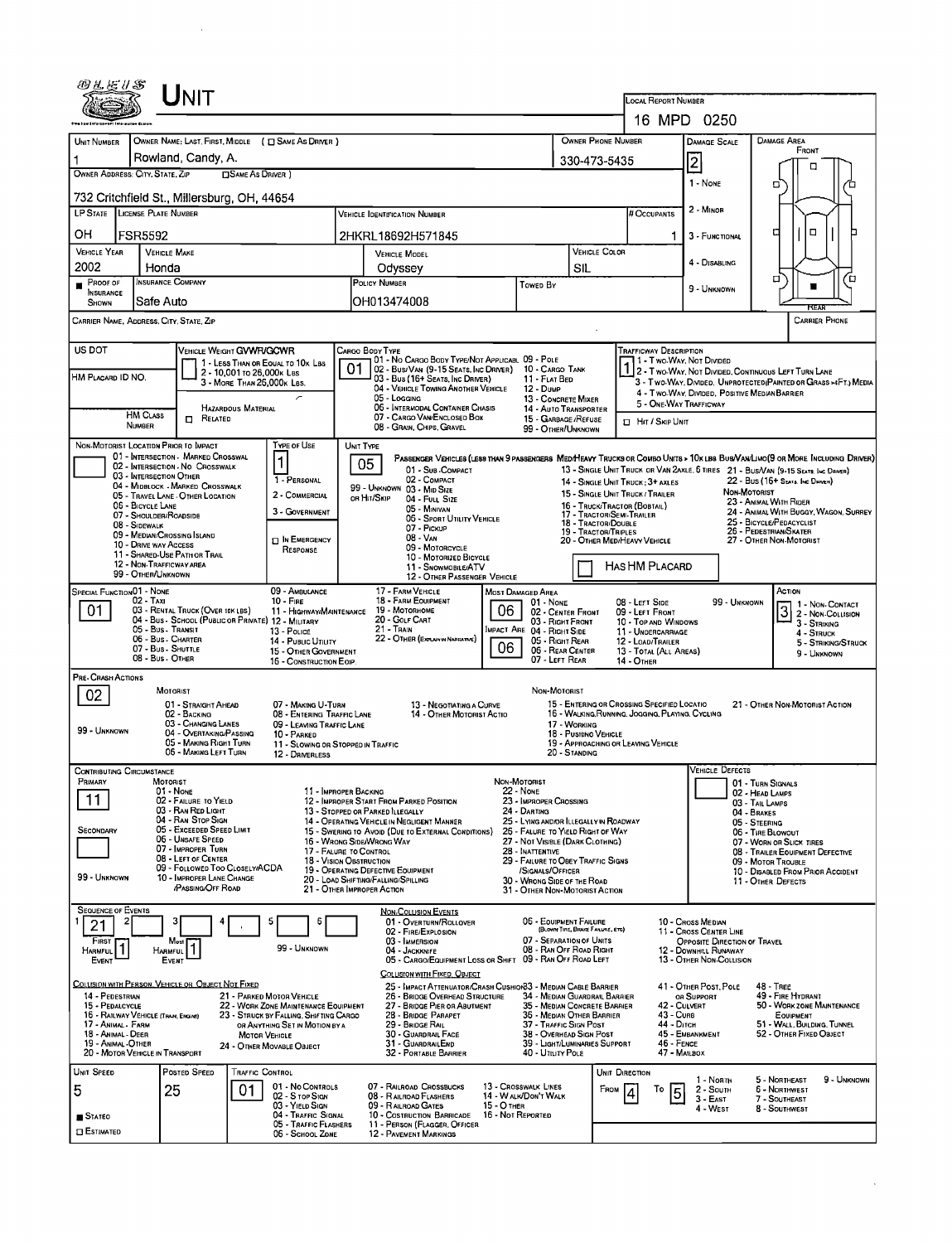| UNIT                                                                       |                                                                                |                                                                                                  |                                                                             |                                                              |                                                                                                   |                                                                                                                               |  |  |  |  |  |
|----------------------------------------------------------------------------|--------------------------------------------------------------------------------|--------------------------------------------------------------------------------------------------|-----------------------------------------------------------------------------|--------------------------------------------------------------|---------------------------------------------------------------------------------------------------|-------------------------------------------------------------------------------------------------------------------------------|--|--|--|--|--|
|                                                                            |                                                                                |                                                                                                  |                                                                             | LOCAL REPORT NUMBER<br>16 MPD                                | 0250                                                                                              |                                                                                                                               |  |  |  |  |  |
| UNIT NUMBER                                                                | OWNER NAME: LAST, FIRST, MIDDLE ( $\square$ SAME AS DRIVER )                   |                                                                                                  |                                                                             | OWNER PHONE NUMBER                                           | <b>DAMAGE SCALE</b>                                                                               | <b>DAMAGE AREA</b>                                                                                                            |  |  |  |  |  |
| Tish, Paul, A.<br>2                                                        |                                                                                |                                                                                                  |                                                                             | 330-275-5194                                                 |                                                                                                   | FRONT                                                                                                                         |  |  |  |  |  |
| OWNER ADDRESS: CITY, STATE, ZIP                                            | <b>SAME AS DRIVER</b> )                                                        |                                                                                                  |                                                                             |                                                              | 12<br>1 - NONE                                                                                    | ם                                                                                                                             |  |  |  |  |  |
| 733 Critchfield St., Millersburg, OH, 44654                                |                                                                                |                                                                                                  |                                                                             |                                                              |                                                                                                   | ο<br>Έ                                                                                                                        |  |  |  |  |  |
| LP STATE LICENSE PLATE NUMBER                                              |                                                                                | <b>VEHICLE IDENTIFICATION NUMBER</b>                                                             |                                                                             | # Occupants                                                  | 2 - Minor                                                                                         |                                                                                                                               |  |  |  |  |  |
| OН<br><b>FXL7171</b>                                                       |                                                                                | 1G1PC5SH5B7280989                                                                                |                                                                             | 0                                                            | 3 - FUNCTIONAL                                                                                    | ο                                                                                                                             |  |  |  |  |  |
| <b>VEHICLE YEAR</b><br><b>VEHICLE MAKE</b><br>2011<br>Chevrolet            |                                                                                | <b>VEHICLE MODEL</b><br>Cruze                                                                    | SIL                                                                         | VEHICLE COLOR                                                | 4 - DISABLING                                                                                     |                                                                                                                               |  |  |  |  |  |
| <b>INSURANCE COMPANY</b><br>Proof of                                       |                                                                                | POLICY NUMBER                                                                                    | <b>TOWED BY</b>                                                             |                                                              | 9 - UNKNOWN                                                                                       | α<br>ם<br>О                                                                                                                   |  |  |  |  |  |
| <b>INSURANCE</b><br>Geico<br>SHOWN                                         |                                                                                | 4229579612                                                                                       |                                                                             |                                                              |                                                                                                   |                                                                                                                               |  |  |  |  |  |
| CARRIER NAME, ADDRESS, CITY, STATE, ZIP                                    |                                                                                |                                                                                                  |                                                                             |                                                              |                                                                                                   | <b>CARRIER PHONE</b>                                                                                                          |  |  |  |  |  |
| US DOT                                                                     | <b>VEHICLE WEIGHT GVWFVGCWR</b>                                                | Cargo Body Type<br>01 - No CARGO BODY TYPE/NOT APPLICABL 09 - POLE                               |                                                                             | <b>TRAFFICWAY DESCRIPTION</b>                                | 1 - Two Way, Not Divided                                                                          |                                                                                                                               |  |  |  |  |  |
| HM PLACARD ID NO.                                                          | 1 - LESS THAN OR EQUAL TO 10K LBS<br>2 - 10,001 το 26,000 κ LBs                | 01<br>102 - Bus/VAN (9-15 SEATS, INC DRIVER)<br>03 - Bus (16+ SEATS, INC DRIVER)                 | 10 - CARGO TANK<br>11 - FLAT BED                                            |                                                              |                                                                                                   | 2 - Two-Way, Not Divided, Continuous Left Turn Lane<br>3 - Two-Way, Divided, Unprotected Painted or Grass > FT.) Media        |  |  |  |  |  |
|                                                                            | 3 - MORE THAN 26,000K LBS.                                                     | 04 - VEHICLE TOWING ANOTHER VEHICLE<br>05 - Logging                                              | 12 - Dump<br>13 - CONCRETE MIXER                                            |                                                              | 4 - Two-Way, Divided, Positive Median Barrier                                                     |                                                                                                                               |  |  |  |  |  |
| <b>HM CLASS</b><br>Π.                                                      | HAZARDOUS MATERIAL<br>RELATED                                                  | 06 - INTERMODAL CONTAINER CHASIS<br>07 - CARGO VAN/ENCLOSED BOX                                  | 14 - Auto Transporter<br>15 - GARBAGE / REFUSE                              | <b>CI HIT / SKIP UNIT</b>                                    | 5 - ONE-WAY TRAFFICWAY                                                                            |                                                                                                                               |  |  |  |  |  |
| <b>NUMBER</b><br>NON-MOTORIST LOCATION PRIOR TO IMPACT                     | <b>TYPE OF USE</b>                                                             | 08 - GRAIN, CHIPS, GRAVEL<br>UNIT TYPE                                                           | 99 - OTHER/UNKNOWN                                                          |                                                              |                                                                                                   |                                                                                                                               |  |  |  |  |  |
| 01 - INTERSECTION - MARKED CROSSWAL<br>02 - INTERSECTION - NO CROSSWALK    | 1                                                                              | 03                                                                                               |                                                                             |                                                              |                                                                                                   | PASSENGER VEHICLES (LESS THAN 9 PASSENGERS MEDIHEAVY TRUCKS OR COMBO UNITS » 10K LBS BUS/VAN/LIMO(9 OR MORE INCLUDING DRIVER) |  |  |  |  |  |
| 03 - INTERSECTION OTHER<br>04 - MIDBLOCK - MARKED CROSSWALK                | 1 - PERSONAL                                                                   | 01 - Sus-Compact<br>02 - COMPACT                                                                 |                                                                             | 14 - SINGLE UNIT TRUCK: 3+ AXLES                             |                                                                                                   | 13 - SINGLE UNIT TRUCK OR VAN 2AXLE, 6 TIRES 21 - BUS/VAN (9-15 SEATS, INC DRAYER)<br>22 - Bus (16+ Seats, Inc Driver)        |  |  |  |  |  |
| 05 - TRAVEL LANE - OTHER LOCATION<br>06 - BICYCLE LANE                     | 2 - COMMERCIAL                                                                 | 99 - UNKNOWN 03 - MID SIZE<br>OR HIT/SKIP<br>04 - Fuu, Size                                      |                                                                             | 15 - SINGLE UNIT TRUCK / TRAILER                             | NON-MOTORIST                                                                                      | 23 - ANIMAL WITH RIDER                                                                                                        |  |  |  |  |  |
| 07 - SHOULDER/ROADSIDE<br>08 - SIDEWALK                                    | 3 - GOVERNMENT                                                                 | 05 - Minevan<br>06 - Sport Utility Vehicle                                                       |                                                                             | 17 - TRACTOR/SEMI-TRAILER<br>18 - TRACTOR/DOUBLE             | 16 - TRUCK/TRACTOR (BOBTAIL)<br>24 - ANIMAL WITH BUGGY, WAGON, SURREY<br>25 - BICYCLE/PEDACYCLIST |                                                                                                                               |  |  |  |  |  |
| 09 - MEDIAN/CROSSING ISLAND<br>10 - DRIVE WAY ACCESS                       | <b>D</b> IN EMERGENCY                                                          | 07 - Prckup<br>08 - VAN                                                                          |                                                                             | 19 - TRACTOR/TRIPLES<br>20 - OTHER MED/HEAVY VEHICLE         |                                                                                                   | 26 - PEDESTRIAN/SKATER<br>27 - OTHER NON-MOTORIST                                                                             |  |  |  |  |  |
| 11 - Shared-Use Path or Trail<br>12 - NON-TRAFFICWAY AREA                  | RESPONSE                                                                       | 09 - MOTORCYCLE<br>10 - MOTORIZED BICYCLE                                                        |                                                                             |                                                              |                                                                                                   |                                                                                                                               |  |  |  |  |  |
| 99 - OTHER/UNKNOWN                                                         |                                                                                | 11 - SNOWMOBILE/ATV<br>12 - OTHER PASSENGER VEHICLE                                              |                                                                             | HAS HM PLACARD                                               |                                                                                                   |                                                                                                                               |  |  |  |  |  |
| SPECIAL FUNCTION 01 - NONE<br>02 - TAXI                                    | 09 - AMBULANCE<br>$10 -$ Fire                                                  | 17 - FARM VEHICLE<br>18 - FARM EQUIPMENT                                                         | Most Damaged Area<br>01 - None                                              | 08 - LEFT SIDE                                               | 99 - Unknown                                                                                      | ACTION<br>1 - Non Contact                                                                                                     |  |  |  |  |  |
| 01<br>03 - RENTAL TRUCK (OVER 10K LBS)                                     | 11 - HIGHWAY/MAINTENANCE<br>04 - Bus. SCHOOL (PUBLIC OR PRIVATE) 12 - MILITARY | 19 - Мотопноме<br>20 - GOLF CART                                                                 | 08<br>02 - CENTER FRONT<br>03 - RIGHT FRONT                                 | 09 - LEFT FRONT<br>10 - TOP AND WINDOWS                      |                                                                                                   | 2 - NON-COLLISION<br>3 - STRIKING                                                                                             |  |  |  |  |  |
| 05 - Bus - TRANSIT<br>06 - Bus. Charter                                    | 13 - Pouce<br>14 - Pueuc Unury                                                 | 21 - Train<br>22 - OTHER (EXPLAN IN NARRATIVE)                                                   | IMPACT ARE 04 - RIGHT SIDE<br>05 - Right Rear<br>08<br>06 - Rear CENTER     | 11 - UNDERCARRIAGE                                           | 4 - Struck<br>12 - LOAD/TRAILER<br>5 - STRIKING/STRUCK<br>13 - TOTAL (ALL AREAS)                  |                                                                                                                               |  |  |  |  |  |
| 07 - Bus - SHUTTLE<br>08 - Bus - OTHER                                     | 15 - OTHER GOVERNMENT<br>16 - CONSTRUCTION EOIP.                               |                                                                                                  | 9 - Unknown                                                                 |                                                              |                                                                                                   |                                                                                                                               |  |  |  |  |  |
| PRE- CRASH ACTIONS                                                         |                                                                                |                                                                                                  |                                                                             |                                                              |                                                                                                   |                                                                                                                               |  |  |  |  |  |
| MOTORIST<br>10<br>01 - STRAIGHT AHEAD                                      | 07 - MAKING U-TURN                                                             | 13 - Negotiating a Curve                                                                         | NON-MOTORIST                                                                | 15 - ENTERING OR CROSSING SPECIFIED LOCATIO                  |                                                                                                   | 21 - OTHER NON-MOTORIST ACTION                                                                                                |  |  |  |  |  |
| 02 - Васкина<br>03 - CHANGING LANES<br>99 - UNKNOWN                        | 08 - ENTERING TRAFFIC LANE<br>09 - LEAVING TRAFFIC LANE                        | 14 - OTHER MOTORIST ACTIO                                                                        | 17 - WORKING                                                                | 16 - WALKING, RUNNING, JOGGING, PLAYING, CYCUNG              |                                                                                                   |                                                                                                                               |  |  |  |  |  |
| 04 - OVERTAKING/PASSING<br>05 - MAKING RIGHT TURN<br>06 - MAKING LEFT TURN | 10 - PARKED<br>11 - SLOWING OR STOPPED IN TRAFFIC                              |                                                                                                  | 18 - Pushing Vehicle                                                        | 19 - APPROACHING OR LEAVING VEHICLE                          |                                                                                                   |                                                                                                                               |  |  |  |  |  |
| <b>CONTRIBUTING CIRCUMSTANCE</b>                                           | 12 - DRIVERLESS                                                                |                                                                                                  | 20 - Standing                                                               |                                                              | VEHICLE DEFECTS                                                                                   |                                                                                                                               |  |  |  |  |  |
| MOTORIST<br>PRIMARY<br>$01 - None$                                         | 11 - IMPROPER BACKING                                                          |                                                                                                  | Non-Motorist<br><b>22 - NONE</b>                                            |                                                              |                                                                                                   | 01 - TURN SIGNALS<br>02 - HEAD LAMPS                                                                                          |  |  |  |  |  |
| 01<br>02 - FAILURE TO YIELD<br>03 - RAN RED LIGHT                          |                                                                                | 12 - IMPROPER START FROM PARKED POSITION<br>13 - STOPPED OR PARKED ILLEGALLY                     | 23 - IMPROPER CROSSING<br>24 - DARTING                                      |                                                              | 04 - BRAKES                                                                                       | 03 - TAIL LAMPS                                                                                                               |  |  |  |  |  |
| 04 - RAN STOP SIGN<br>05 - Exceeded Speed Limit<br>SECONDARY               |                                                                                | 14 - Operating Vehicle in Negligent Manner<br>15 - Swering to Avoid (Due to External Conditions) | 25 - LYING AND/OR ILLEGALLY IN ROADWAY<br>26 - FALURE TO YIELD RIGHT OF WAY |                                                              |                                                                                                   | 05 - STEERING<br>06 - TIRE BLOWOUT                                                                                            |  |  |  |  |  |
| 06 - Unsafe Speed<br>07 - IMPROPER TURN                                    |                                                                                | 16 - Wrong Side/Wrong Way<br>17 - FALURE TO CONTROL                                              | 27 - NOT VISIBLE (DARK CLOTHING)<br>28 - INATTENTIVE                        | 07 - WORN OR SLICK TIRES<br>08 - TRAILER EQUIPMENT DEFECTIVE |                                                                                                   |                                                                                                                               |  |  |  |  |  |
| 08 - LEFT OF CENTER                                                        | 09 - FOLLOWED TOO CLOSELV/ACDA                                                 | 18 - VISION OBSTRUCTION<br>19 - OPERATING DEFECTIVE EQUIPMENT                                    | 29 - FAILURE TO OBEY TRAFFIC SIGNS<br>/SIGNALS/OFFICER                      | 09 - Motor TrousLe<br>10 - DISABLED FROM PRIOR ACCIDENT      |                                                                                                   |                                                                                                                               |  |  |  |  |  |
| 99 - Unknown<br>10 - IMPROPER LANE CHANGE<br><b>PASSING/OFF ROAD</b>       |                                                                                | 20 - LOAD SHIFTING/FALLING/SPILLING<br>21 - OTHER IMPROPER ACTION                                | 30 - WRONG SIDE OF THE ROAD<br>31 - OTHER NON-MOTORIST ACTION               |                                                              |                                                                                                   | 11 - OTHER DEFECTS                                                                                                            |  |  |  |  |  |
| <b>SEQUENCE OF EVENTS</b>                                                  |                                                                                | NON-COLLISION EVENTS                                                                             |                                                                             |                                                              |                                                                                                   |                                                                                                                               |  |  |  |  |  |
| 20                                                                         | 6                                                                              | 01 - Overturn/Rollover<br>02 - FIRE/EXPLOSION                                                    | 06 - EQUIPMENT FAILURE<br>(BLOWN TIRE, BRAKE FAILURE, ETC)                  |                                                              | 10 - Cross Median<br>11 - Cross CENTER LINE                                                       |                                                                                                                               |  |  |  |  |  |
| FIRST<br>Most<br>HARMFUL <sup>1</sup><br>HARMFUL <sup>1</sup>              | 99 - Unknown                                                                   | 03 - IMMERSION<br>04 - JACKKNIFE                                                                 | 07 - SEPARATION OF UNITS<br>08 - RAN OFF ROAD RIGHT                         |                                                              | OPPOSITE DIRECTION OF TRAVEL<br>12 - DGWNHILL RUNAWAY                                             |                                                                                                                               |  |  |  |  |  |
| EVENT<br>EVENT                                                             |                                                                                | 05 - CARGO/EQUIPMENT LOSS OR SHIFT 09 - RAN OFF ROAD LEFT<br>COLLISION WITH FIXED, OBJECT        |                                                                             |                                                              | 13 - OTHER NON-COLLISION                                                                          |                                                                                                                               |  |  |  |  |  |
| COLUSION WITH PERSON, VEHICLE OR OBJECT NOT FIXED<br>14 - PEDESTRIAN       | 21 - PARKED MOTOR VEHICLE                                                      | 25 - IMPACT ATTENUATOR/CRASH CUSHION33 - MEDIAN CABLE BARRIER<br>26 - BRIDGE OVERHEAD STRUCTURE  | 34 - Median Guardrail Barrier                                               |                                                              | 41 - OTHER POST, POLE<br>OR SUPPORT                                                               | 48 - TREE<br>49 - FIRE HYDRANT                                                                                                |  |  |  |  |  |
| 15 - PEDALCYCLE<br>16 - RAILWAY VEHICLE (TRAIN, ENGINE)                    | 22 - WORK ZONE MAINTENANCE EQUIPMENT<br>23 - STRUCK BY FALLING, SHIFTING CARGO | 27 - BRIDGE PIER OR ABUTMENT<br>28 - BRIDGE PARAPET                                              | 35 - MEDIAN CONCRETE BARRIER<br>36 - MEDIAN OTHER BARRIER                   | 43 - Curs                                                    | 42 - CULVERT                                                                                      | 50 - WORK ZONE MAINTENANCE<br>EQUIPMENT                                                                                       |  |  |  |  |  |
| 17 - ANIMAL - FARM<br>18 - Animal - Deer                                   | OR ANYTHING SET IN MOTION BY A<br>MOTOR VEHICLE                                | 29 - BRIDGE RAIL<br>30 - GUARDRAIL FACE                                                          | 37 - TRAFFIC SIGN POST<br>38 OVERHEAD SIGN POST                             | 44 - Октон                                                   | 45 - Емванкмент                                                                                   | 51 - WALL, BUILDING, TUNNEL<br>52 - OTHER FIXED OBJECT                                                                        |  |  |  |  |  |
| 19 - ANIMAL OTHER<br>20 - MOTOR VEHICLE IN TRANSPORT                       | 24 - OTHER MOVABLE OBJECT                                                      | 31 - GUARDRAILEND<br>32 - PORTABLE BARRIER                                                       | 39 - Light/Luminaries Support<br>40 - Utairy Pole                           | 46 - FENCE                                                   | 47 - MAILBOX                                                                                      |                                                                                                                               |  |  |  |  |  |
| UNIT SPEED<br>POSTED SPEED                                                 | TRAFFIC CONTROL                                                                |                                                                                                  |                                                                             | UNIT DIRECTION                                               | 1 - North                                                                                         | 5 - Northeast<br>9 - UNKNOWN                                                                                                  |  |  |  |  |  |
| 25<br>0                                                                    | 01 - No CONTROLS<br>01<br>02 - S TOP SIGN                                      | 07 - RAILROAD CROSSBUCKS<br>08 - RAILROAD FLASHERS                                               | 13 - Crosswalk Lines<br>14 - WALK/DON'T WALK                                | FROM<br>Τо                                                   | 2 - South<br>$3 - E$ AST                                                                          | 6 - Northwest<br>7 - SOUTHEAST                                                                                                |  |  |  |  |  |
| <b>STATED</b>                                                              | 03 - YIELD SIGN<br>04 - TRAFFIC SIGNAL                                         | 09 - RAILROAD GATES<br>10 - Costruction Barricade                                                | 15 - O THER<br>16 - Not Reported                                            |                                                              | 4 - West                                                                                          | 8 - SOUTHWEST                                                                                                                 |  |  |  |  |  |
| <b>CI ESTIMATEO</b>                                                        | 05 - TRAFFIC FLASHERS<br>06 - SCHOOL ZONE                                      | 11 - PERSON (FLAGGER, OFFICER<br>12 - PAVEMENT MARKINGS                                          |                                                                             |                                                              |                                                                                                   |                                                                                                                               |  |  |  |  |  |